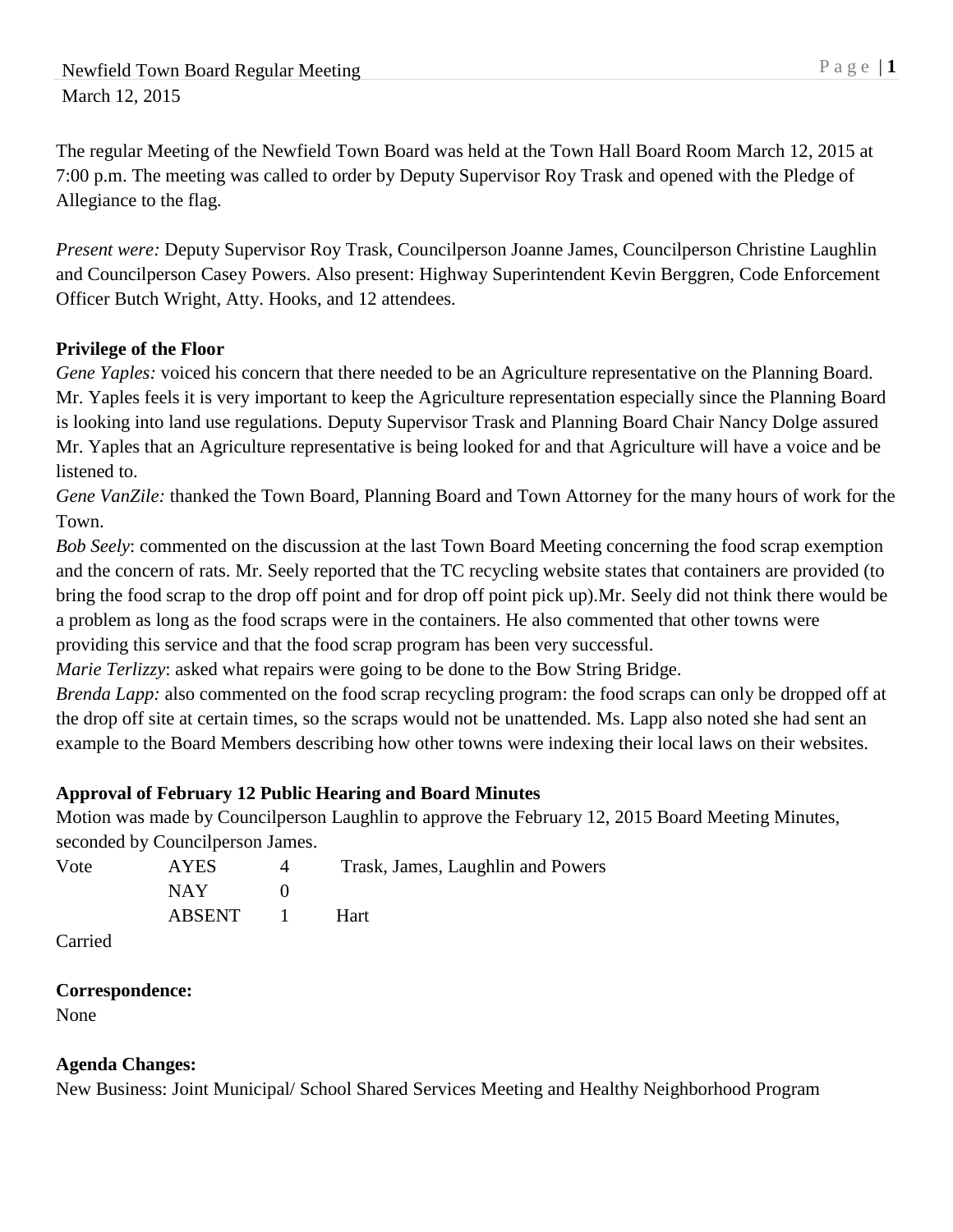### **Reports:**

*Highway*: Highway Superintendent Kevin Berggren reported that February was spent plowing, hauling in and spreading material. The wood to replace the deck of the King Bow Bridge has been purchased. Superintendent Berggren stated that a second estimate for the engineering of the Douglas Road Bridge would be needed. *Water Sewer*: Superintendent Berggren commented there were 2 frozen water services on Pine Circle. *Recreation*: Recreation Director Reid Hoskins was absent. Deputy Supervisor Trask read a report provided by Mr. Hoskins.

*Code Enforcement*: Code Enforcement Officer Harry Wright provided an annual report for the Supervisor. CEO Wright reported that the environmental issues on the farm on Millard Hill Road were progressing and the cars at another site on Millard Hill Road are waiting to be towed. He also reported he had spoken to the owner of the property on Shaffer Road concerning the junk cars.

*Planning Board:* Planning Board Chair Nancy Dolge reported that meetings now through May there will have date changes, they will be announced on the town website. Mrs. Dolge also added that the Town website's service organization information list had been updated. Mrs.Dolge commented that she would be meeting with Joan Jurkowich from the Tompkins County Planning Department to talk about funding opportunities and strategies for NYS consolidated funding application. Mrs. Dolge added there were funds available for consultants to help with land use regulations. Mrs.Dolge will be attending a workshop regarding the consolidated funding application. The Planning Board will also be coordinating a training roundtable to gain insight from other Town Planning Boards to include Danby, Ulysses, Caroline, Enfield, Spencer. Mrs. Dolge also gave the Board a letter asking not to be reappointed in May.

*Cemetery Committee:* Chairperson Marie Terlizzy reported that the committee is looking at sign options presently.

*Supervisor*: Deputy Supervisor Trask reported that he had spoken to Chuck Bartosh from Clarity Connect. The State still has not released the grant money. Mr. Bartosh is optimistic the funds will be released in April. The well drillers should be here on Monday, March 16 in order to complete the wells for the aquifer study. There is one application for the open position on the Planning Board. Deputy Supervisor Trask would like to conduct an interview before the Work Session on March  $26<sup>th</sup>$ .

*Tompkins County Legislature Report*: Newfield Representative David McKenna reported that the Human Service Building is on schedule and budget. He stated the County passed its comprehensive plan, although he did not support it. Representative McKenna commented he was a member of the Soil & Water and the Ag &Farmland Protection Boards.

### **New Business**

Joint Municipal/ School Shared Services Meeting

Councilperson James reported she attended the Joint Municipal Shared Services Meeting on February 26 with various municipalities and school district officials and administrators at BOCES. The group brain stormed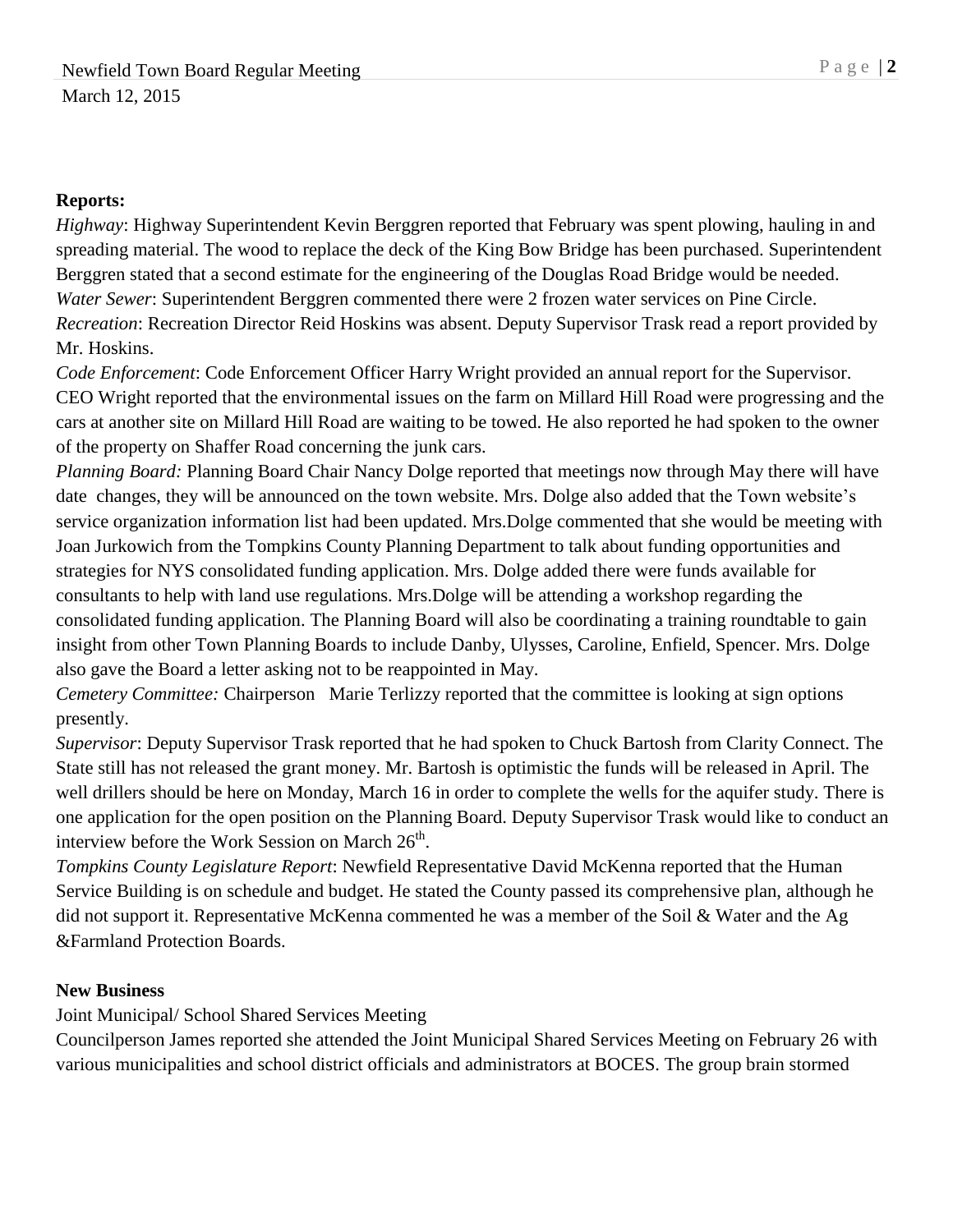# Newfield Town Board Regular Meeting P a g e | 3 March 12, 2015

efficiencies and shared services to meet the 1% efficiency plan in order to get the tax credit back to the residents. One area she has interest in is energy management in order to reduce energy costs.

### Healthy Neighborhood Program

Councilperson James also reported that there is a new posting on the Town website concerning the Healthy Neighborhood Program with an updated post. This program is offered by Tompkins County Health Department. The residents can call to make an appointment for a home visit to evaluate safety and health management concerns. They will bring various free items and can perform various testing if requested. There are no income restrictions for this program.

Deputy Supervisor Trask added that there would be an Executive Session following the Regular Town Board Meeting to discuss potential litigation.

### **Old Business**

Deputy Supervisor Trask announced the Town had received the decision from Judge Mulvey regarding the challenge to the Solid Waste Facility Moratorium. Atty. Hooks stated that word was received on March 2, 2015 concerning the suit brought by Robert Mente and AWS maintaining action against the Town and Code Enforcement Officer Butch Wright declaring the moratorium enacted in July of 2014 to be invalid because they felt it did not serve a public purpose and targeted Mr. Mente's operation alone and that the moratorium was unreasonably long. Atty. Hooks stated that the Courts decision is only restrained to the moratorium itself. The court found that the Town did have the right to regulate waste management facilities within the Town as well as restrict or ban waste management facilities. It found the law did fulfill a public purpose as explained in the Moratorium law as consistent with the Comprehensive Plan. It was also found to not to target one property but covered all properties within the Town. Atty. Hooks cautioned this decision concerned the Moratorium itself; the Justice could not the pass a decision regarding the existing law. The fact that Mr. Mente feels his operation is exempt was not an issue considered upon by Justice Mulvey at this time.

### Work Session March 26, 2015

Deputy Supervisor Trask asked that the Board members to review the Noise Ordinance in order to get a final draft.

## **Approval of the Payment of the March 2015 Bills**

Motion was made by Councilperson Laughlin to approve the payments, seconded by Councilperson Powers. The Board authorized the payments of the following amounts:

| General Fund           | \$40,286.81  |
|------------------------|--------------|
| <b>Recreation Fund</b> | \$280.89     |
| Highway Fund           | \$64,451.58  |
| Fire District          | \$181.167.00 |